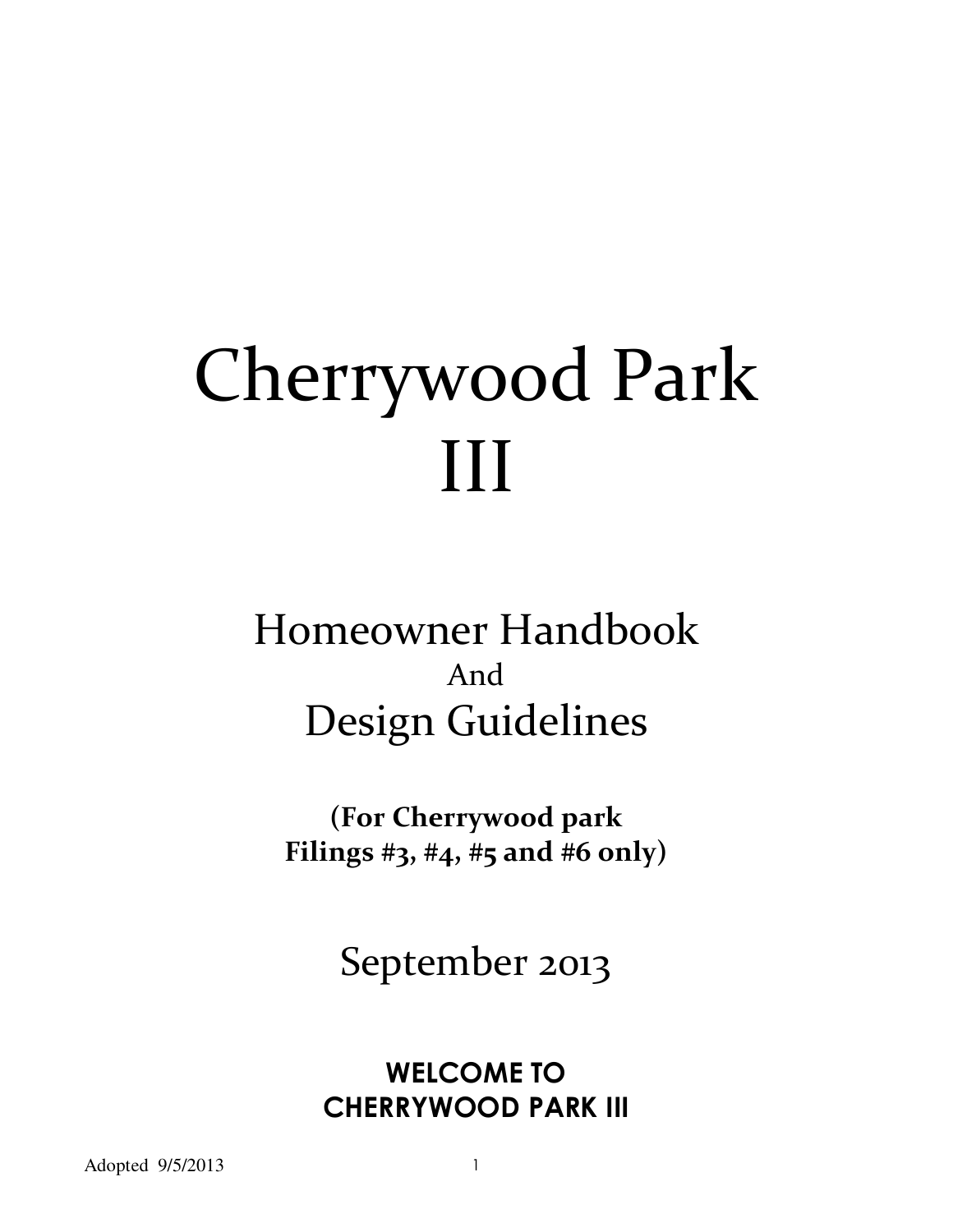The Cherrywood Park III Architectural Committee has prepared this booklet to assist you with basic information about the Association, its architectural policies and procedures, and with other guidelines of the community. We hope you will find it helpful, and will refer to it when you have questions about covenant enforcement, are preparing request for the Architectural Review Committee, or need information about other association matters.

#### **Common Questions**

The Cherrywood Park III Homeowners Association is a non-profit corporation organized under the laws of the State of Colorado. The Association is administered by a Board of Directors who has the responsibility for financial management, enforcement of covenants, and provision of certain service to members of the Association. The Board is normally assisted in these tasks by a professional association management firm.

Each person residing within Cherrywood Park Filings 3, 4, 5 and 6 are mandatory members of the Association with obligations to abide by the covenants and pay assessments. The members of the Association shall meet at least annually to elect Directors and to conduct other business as may come before the Association.

Any questions or concerns that need clarification should be directed to the management company. If they are unable to respond to you, they will forward the issue to the Association's Board of Directors or appropriate committee. The Association is governed by several documents:

- 1. Declaration of Covenants, Conditions, and Restrictions; (the "Declaration")
- 2. Bylaws;
- 3. Articles of Incorporation; and
- 4. This Homeowners Handbook

Please review these documents at your earliest convenience to be familiar with the obligations and requirements of members.

The Association is responsible for covenant enforcement within Cherrywood Park Filings 3, 4, 5, and 6 and maintenance of most perimeter greenbelts for these same filings. (PLEASE NOTE: Cherrywood Park Filing No. 2 is not part of this Association - those homes are included in other associations.) The assessments also provide for management fees, directors/officers liability insurance, newsletter publication, postage, and business supplies.

#### **The Association is NOT responsible for the following:**

- Snow removal on streets all streets within the community are public streets and City of Thornton is responsible for snow removal.
- No maintenance of any home or privately owned lot this is the responsibility of each owner.
- Curb-side trash collection is provided by the City of Thornton for a fee.
- Generally the Association has no authority to intervene in matters of civil law such as boundary or drainage disputes. In some cases, the Thornton Police Department or Code Enforcement Office may handle matters more effectively than the Association. Items of this nature might include roaming animals, abandoned vehicles, or persistent noise problems.

#### **Architectural Policies**

A spirit of cooperation between the Architectural Review Committee (the "ARC") and the members of the Association will go far in creating a harmonious environment to benefit all homeowners. This will provide compatibility of improvements and protect your financial investment.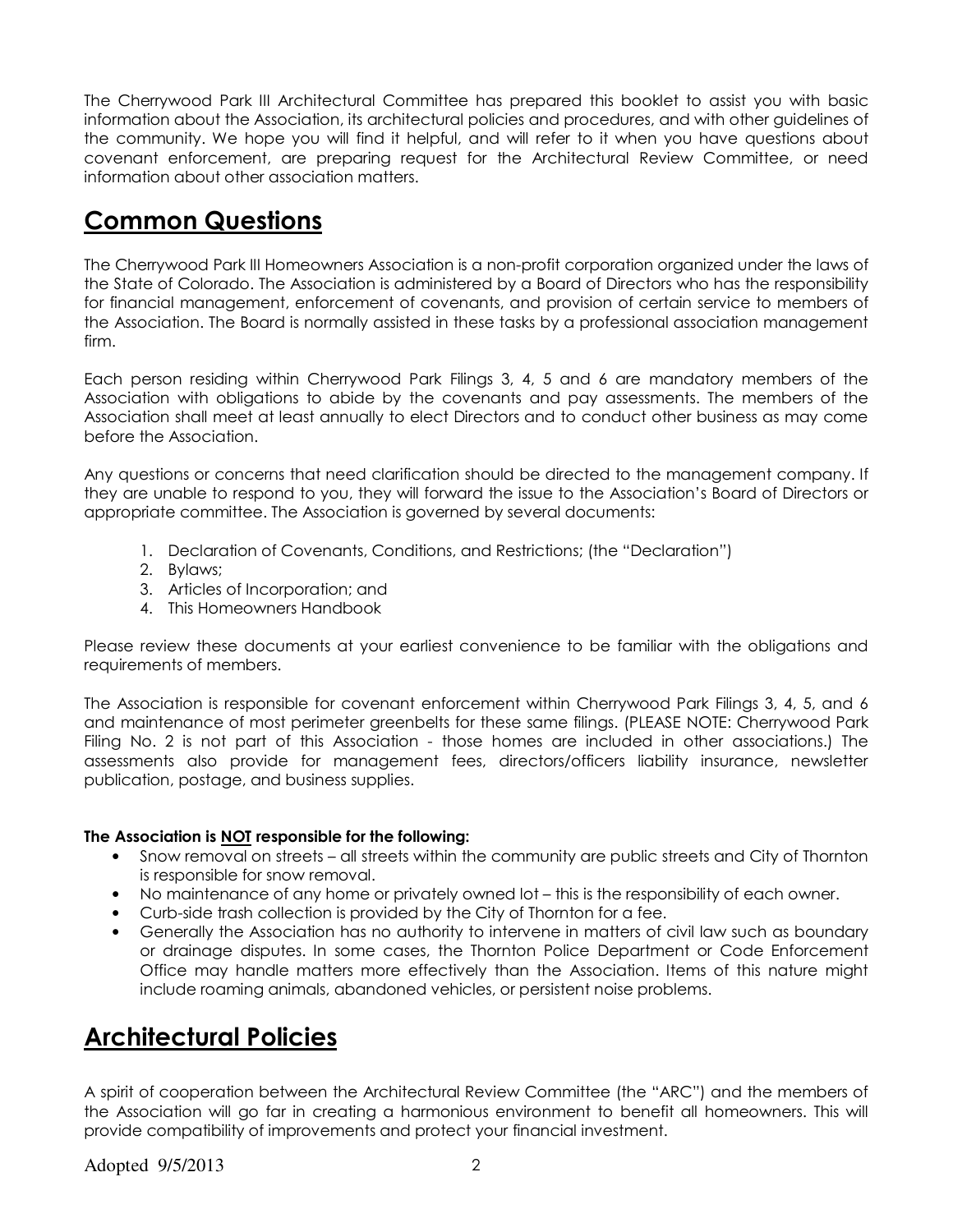All exterior improvements you plan to make on your property MUST BE SUBMITTED to the Architectural Review Committee for review and decision, unless a specific "pre-approval" is listed in the following pages. The term "improvement" includes such items as landscaping, fencing, patios, decks, pools, hot tubs, play equipment, pet enclosures, deck covers, gazebos, storage facilities, room additions, cloths lines, solar panels, and exterior materials and colors. All reviews are made on their individual merit – approval or denial in one instance does not necessarily mean the same decision in a different set of circumstances.

Decisions of the ARC regarding your submittal will be mailed to you in written format and will be one of four responses:

- Approval
- Approval with conditions
- Request for additional information
- Denial

If you do not receive a written response within 60 days, the request is deemed DISAPPROVED. (Please note that no written response usually indicates that the request or the reply has been lost in the mail or misplaced. Please contact the Management Company to determine the status of the request.)

During the period of Special Declarant Rights, each Declarant (Richmond Home and Ryland Homes) has the right to appoint members of an Architectural Review Committee. Upon termination of the Special Declarant Rights, which will generally be when all homes within Cherrywood Park III are closed, the Board of Directors for the Association will appoint the members of the Architectural Review Committee. Your requests for approval of architectural changes are to be sent to the Management Company – the Management Company will forward them to ARC and track the responses.

**PLEASE NOTE: On-site personnel, such as a sales person or construction supervisor, do not have authority to approve architectural request items – you must submit them to the ARC as specified below.** 

## **Architectural Submittal Procedures**

- 1. Please use the submittal form on the last page of this booklet to help you coordinate all information. Requests for approval should be mailed to the Management Company (address and fax numbers are on the submittal form and are listed above). The Management Company will forward requests to the Architectural Review Committee, track them through the process, and return written information to you regarding the Committee's decisions.
- 2. Plans and specifications must be detailed and include the following:
	- Plot plan showing the location of the improvement(s)
	- Landscaping description identify trees, shrubs, mulch areas, flower beds, vegetable plots, walkways, etc.
	- Height, width, length, materials description, and color samples for any structures or equipment
	- Paint samples must be at least 2" x 2"
	- Don't forget to include your name, your address and phone number (and a mailing address for you if different than that of the property)
- **3. PLAN AHEAD!! The ARC strives to respond to requests quickly, however, the Committee normally meets one per month at irregular intervals, and it may take up to 45 days for a response to be mailed to you.**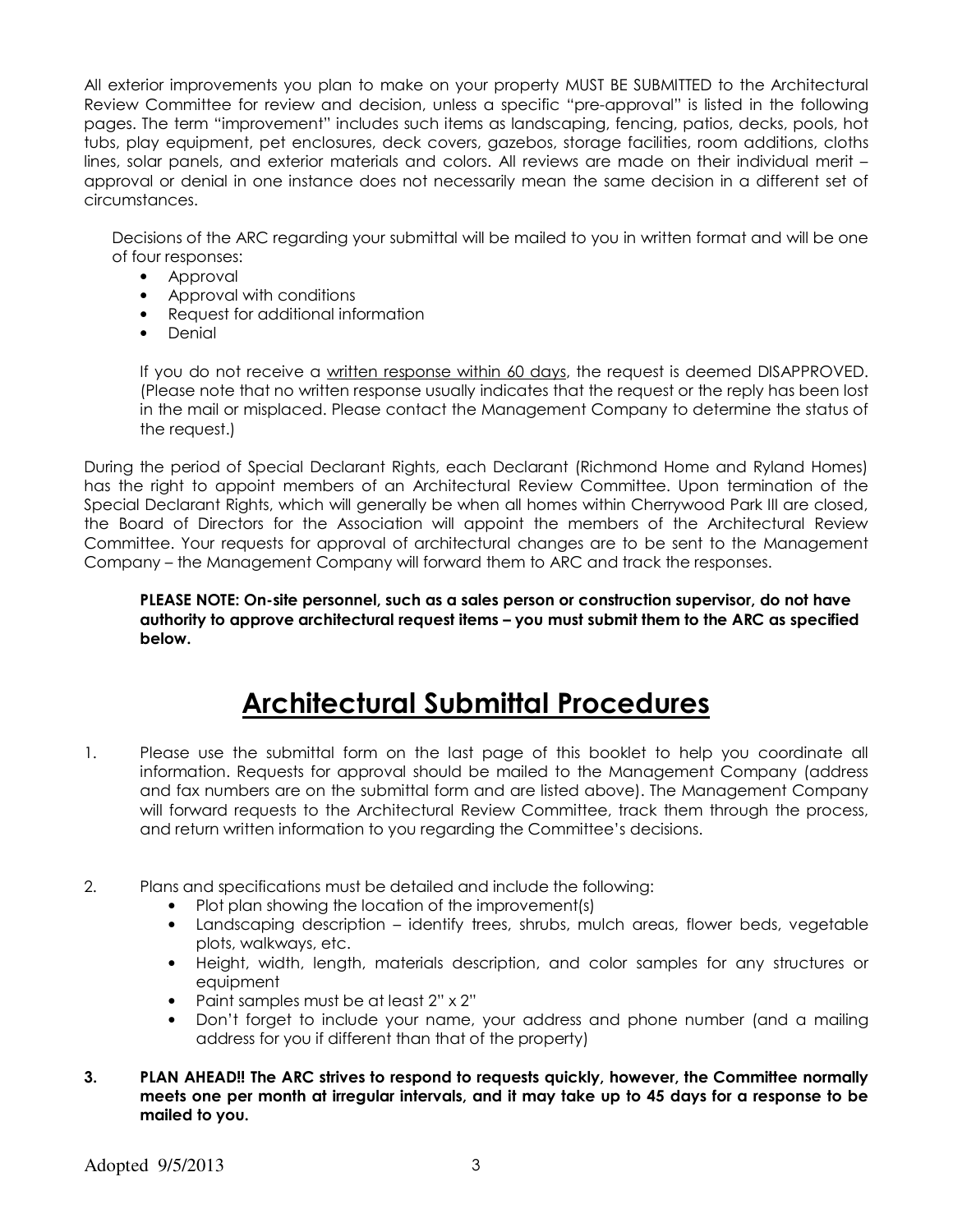If a request is denied, you may appeal the decision of the ARC to the Board of Directors by submitting a written request through the Management Company within 30 days of denial. The Board of Directors will then set a date for a hearing and notify you as to the time and place.

#### *Any improvement installed without ARC approval is subject to removal at the owner's sole expense. The owner may also be subject to fines or other legal action.*

### **Design Guideline Summary**

Following is an alphabetical list of improvements, "pre-approved" items for more commonly requested changes, and several items that are specifically prohibited. This is not intended to be an all-inclusive list of possible submittal items.

Any item not included must be submitted for approval.

#### **BE SAFE! IF YOU HAVE ANY QUESTIONS, ASK FIRST!**

| <b>Accessory Structure</b>            | Approval is required prior to installation.<br>All structures, such as gazebos, storage sheds, greenhouses, or<br>playsets, will be evaluated on their individual merit, use, location<br>on lot, and appearance. Samples, brochures, photographs,<br>materials description, and a plot plan showing the structure TO<br>SCALE are required. Structures should be placed to avoid<br>unreasonable influence into neighboring yards.<br>See also Dog Kennels, Play Equipment, and Storage Structures. |
|---------------------------------------|------------------------------------------------------------------------------------------------------------------------------------------------------------------------------------------------------------------------------------------------------------------------------------------------------------------------------------------------------------------------------------------------------------------------------------------------------------------------------------------------------|
| <b>Additions and Remodeling</b>       | Approval is required prior to installation. Additions, expansion, or                                                                                                                                                                                                                                                                                                                                                                                                                                 |
|                                       | remodeling which will alter the exterior of any residence must<br>include detailed plans, specifications, dimensions, and location.<br>Certifications from licensed engineers and/or architects may also<br>be required.                                                                                                                                                                                                                                                                             |
| <b>Address Numbers</b>                | ARC approval is not required if the size of each number is no larger<br>than 6" in height or width, and is a color compatible with the<br>home. Only the four or five numerical numbers of the address are<br>permitted.                                                                                                                                                                                                                                                                             |
| <b>Advertising</b>                    | See Signs.                                                                                                                                                                                                                                                                                                                                                                                                                                                                                           |
| <b>Air Conditioning</b>               | Approval is not required provided the unit is ground-mounted and<br>placed at the rear of the home. Units may be placed on the side<br>of the home provided adequate landscape screening or fencing<br>is installed to shield the unit from view from the street. The unit<br>should be located to minimize noise that may be disturbing to<br>neighbors. Roof-mounted and window mounted cooling or<br>heating systems are not permitted.                                                           |
| Antennas                              | Pursuant to Article IX 7(d) of the Declaration, no exterior radio<br>antennas, television antennas, or other antennas may be erected<br>unless approved in writing by the Committee. Any facility for the<br>transmission or reception of audio or visual signals shall be kept<br>and maintained, to the extent reasonably possible, underground                                                                                                                                                    |
| $\Lambda$ Joseph J $\Lambda$ IS 10010 |                                                                                                                                                                                                                                                                                                                                                                                                                                                                                                      |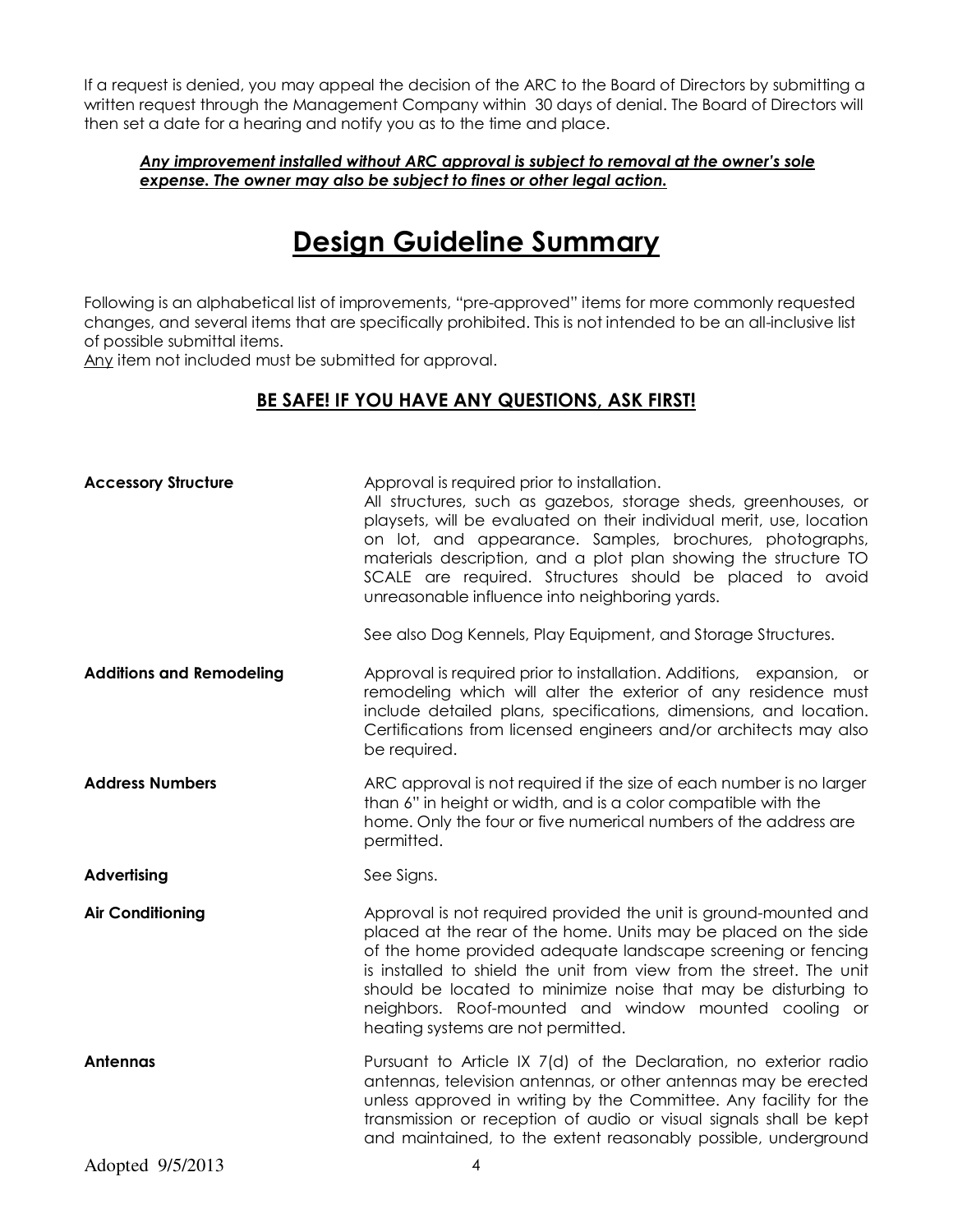|                         | or within an enclosed structure. Notwithstanding the foregoing,<br>neither the restrictions nor the requirements of the Section shall<br>apply to those antennas (which may include some satellite dishes<br>and other devices) that are specifically covered by the<br>Telecommunications Act of 1996, as amended from time to time.<br>As to antennas which are specifically covered by the<br>Telecommunications Act of 1996, as amended, the Committee<br>shall be empowered to adopt rules and regulations governing the<br>types of antennas that are permissible hereunder, and to the<br>extent permitted by the Telecommunications Act of 1996, as<br>amended, establishing reasonable, non-discriminatory restrictions<br>relating to the appearance, safety, locations, and maintenance. |
|-------------------------|-----------------------------------------------------------------------------------------------------------------------------------------------------------------------------------------------------------------------------------------------------------------------------------------------------------------------------------------------------------------------------------------------------------------------------------------------------------------------------------------------------------------------------------------------------------------------------------------------------------------------------------------------------------------------------------------------------------------------------------------------------------------------------------------------------|
| Attic Fan               | <b>Permitted Types:</b><br>• Roof installation. An attic fan may be installed on the roof,<br>however, such installation must be as unobtrusive as<br>possible. ARC approval is required.<br>• Interior installation. The ARC will not set any guidelines<br>regarding interior attic fan installations unless venting is<br>necessary for such installation. ARC approval will be<br>required for external venting.<br>$\circ$ Vents on the side of the home must be painted to<br>match the color of the home.<br>$\circ$ Size of the vent will be approved by the ARC. The<br>homeowner must provide engineering data<br>specifying the size of the duct.                                                                                                                                        |
| <b>Awnings</b>          | <b>ARC</b> approval is required prior to installation. In general:<br>• Placement of attached awnings shall be subject to<br>approval by the ARC. Awnings must compliment the<br>architecture and paint colors of the Unit.<br>Retractable awnings are permitted,<br>$\bullet$<br>o Must be neutral in color.<br>o Preferred to be constructed of cloth (as apposed to<br>metal or plastic).                                                                                                                                                                                                                                                                                                                                                                                                        |
| <b>Basketball Hoops</b> | PORTABLE HOOPS: Approval is not required provided the following<br>guidelines are met<br>• For safety and access reasons, hoops must be kept <b>BEHIND</b><br>THE SIDEWALK at all times, and are not allowed to be<br>placed in the street.<br>• Portable hoops are allowed in the driveways from April 1<br>through October 31. From November 1 through March 30,<br>portable hoops must be stored away from view unless<br>being used in actual play.                                                                                                                                                                                                                                                                                                                                             |
|                         | GARAGE MOUNTED HOOPS: Approval is not required if the<br>following guidelines are met<br>• Backboard must be white, clear, or painted to match the<br>home and kept in good repair.<br>• Net must be neutral in color and kept in good repair.                                                                                                                                                                                                                                                                                                                                                                                                                                                                                                                                                      |
|                         | PERMANENT POLE MOUNTED HOOPS: Approval is not required if the<br>pole and hoop conform to the following<br>• Pole must be placed within 2' of the side of the driveway,<br>and minimum 8' behind sidewalk.                                                                                                                                                                                                                                                                                                                                                                                                                                                                                                                                                                                          |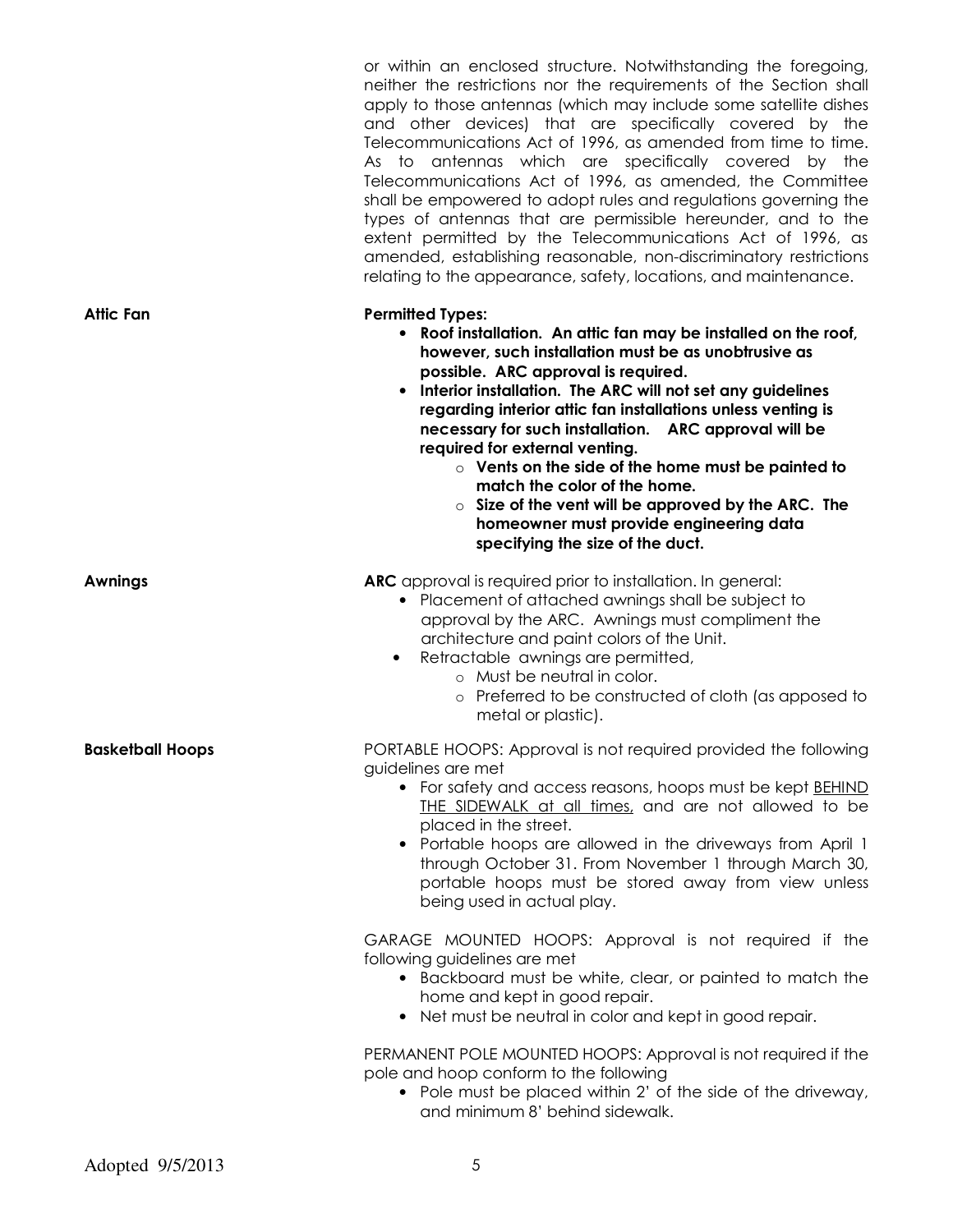|                               | • Hoop shall be placed on a black pole or pole painted to<br>match the home. Maximum height is 10 feet.<br>Recommended installation is a removable pole with a<br>ground sleeve no further than 4" above grade.<br>Backboard must be white, clear, or painted to match the<br>home, and kept in good repair. Net must be neutral in<br>color and kept in good repair.                                                                                                                                                  |
|-------------------------------|------------------------------------------------------------------------------------------------------------------------------------------------------------------------------------------------------------------------------------------------------------------------------------------------------------------------------------------------------------------------------------------------------------------------------------------------------------------------------------------------------------------------|
|                               | BACK-YARD INSTALLATION: Approval is required prior to installation.<br>All requests will be evaluated on placement and circumstances of<br>each backyard, as well as court area surface and proximity to<br>neighbors.                                                                                                                                                                                                                                                                                                 |
| <b>Boats</b>                  | See Vehicles                                                                                                                                                                                                                                                                                                                                                                                                                                                                                                           |
| <b>Business Activities</b>    | Home businesses are permitted subject to the requirements of<br>Section 7.5 of the Declaration. In general, home businesses must<br>not be apparent or detectable by sight, sound, or smell from the<br>exterior of the Lot and must not increase traffic.                                                                                                                                                                                                                                                             |
| <b>Campers</b>                | See Vehicles                                                                                                                                                                                                                                                                                                                                                                                                                                                                                                           |
| <b>Clotheslines</b>           | Drying racks and drying yards are not permitted.<br>Retractable Clotheslines require ARC approval.<br>• Clotheslines must be no taller than 5 feet.<br>• Must be in the back yard of the unit.<br>• Must be screened from view with lattice work or fencing.<br>• When not in use they must be fully retracted.                                                                                                                                                                                                        |
| <b>Decks</b>                  | Approval is required prior to installation. Decks must be wood or<br>wood-look material. Wood decks shall be left their natural color,<br>stained with a clear sealer, or may be painted a color that is<br>compatible with the color scheme of the home. Decks must<br>appear to be an integral part of the residence, and, in general, no<br>part of the stairs or landings will be allowed to extend into the side<br>property area beyond the back corners of the home. No<br>freestanding decks will be approved. |
| <b>Deck Covers</b>            | Approval is required prior to installation. Must be of material to<br>match either the deck or the home in both material and color.<br>Consideration must be given regarding line-of-sight views from<br>neighboring properties.                                                                                                                                                                                                                                                                                       |
| <b>Decorations, Seasonal</b>  | No approval is required provided materials are in good taste,<br>installed no earlier than 30 days prior to the holiday, and removed<br>within 30 days following the holiday. See also Flags.                                                                                                                                                                                                                                                                                                                          |
| <b>Decorations, Permanent</b> | Approval is required for any permanent items such as yard<br>statuary, benches, arbors, birdbaths, fountains, wall-mounted art,<br>etc.                                                                                                                                                                                                                                                                                                                                                                                |
| Dog Kennels and Dog Houses    | Approval is required for all pet enclosures.  Maximum size of pet<br>enclosure is 300 square feet and maximum height is 60".<br>Suggested methods of containment are<br>• Open rail fencing with a weld wire (heavy gauge wire with<br>2" x 4" openings, also called "rabbit wire" or "grid wire", not<br>chicken wire), also PVC covered weld wire in white                                                                                                                                                           |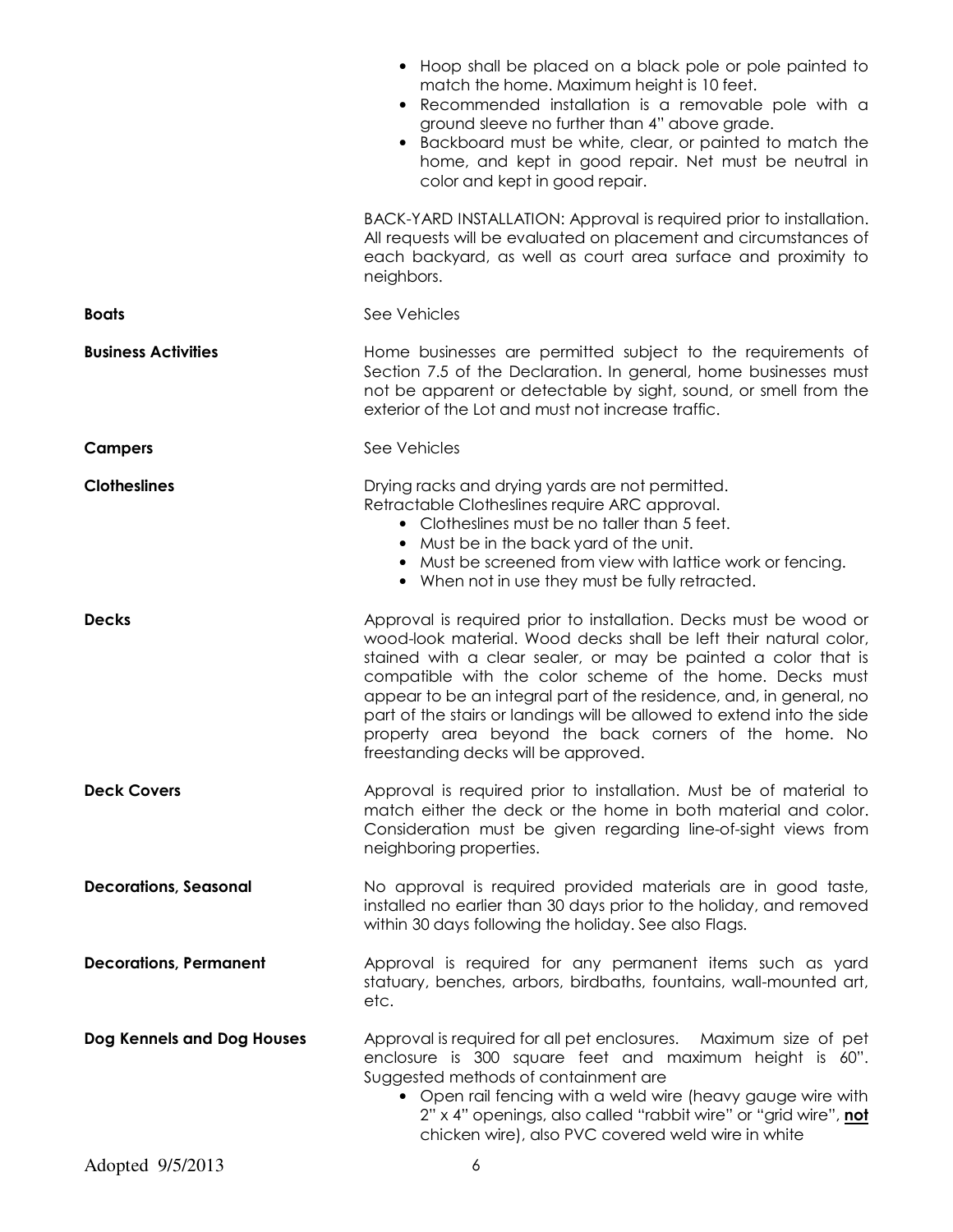|                            | • Picket fencing with spaced installation<br>• Picket fencing with "shadow-box" installation<br>"Invisible" below-ground electronic containment systems.                                                                                                                                                                                                                                                                                                                                                                                                                                                                                                                                       |
|----------------------------|------------------------------------------------------------------------------------------------------------------------------------------------------------------------------------------------------------------------------------------------------------------------------------------------------------------------------------------------------------------------------------------------------------------------------------------------------------------------------------------------------------------------------------------------------------------------------------------------------------------------------------------------------------------------------------------------|
|                            | Chain link materials will not be approved - wood, PVC, or recycled<br>wood-look materials are recommended. If a side property line<br>fence is intended to be used as one wall of the pet enclosure, and<br>the fence is jointly owned by adjoining neighbors, written approval<br>must be obtained from the adjoining neighbor and submitted with<br>the request for the pet enclosure.                                                                                                                                                                                                                                                                                                       |
|                            | The maximum size of doghouse that may be installed without prior<br>approval is 48" in height width, and length. All other doghouses<br>require approval prior to installation. Doghouses must be<br>compatible with the home in material and color, and installed in<br>the back yard only.                                                                                                                                                                                                                                                                                                                                                                                                   |
| <b>Doors</b>               | ARC approval is not required if the following conditions are met<br>• Screen/Storm/Security doors: must be white, black, bronze,<br>or match existing color of home, scrollwork, and filigree is<br>discouraged.<br>Entry doors: must be stained or painted a color that is                                                                                                                                                                                                                                                                                                                                                                                                                    |
|                            | compatible with trim and siding color of home.                                                                                                                                                                                                                                                                                                                                                                                                                                                                                                                                                                                                                                                 |
|                            | Any other door style or color must be submitted for approval.<br>Unpainted aluminum doors are not permitted. See also Painting.                                                                                                                                                                                                                                                                                                                                                                                                                                                                                                                                                                |
| <b>Drainage</b>            | Any interference with the established drainage pattern over any<br>property within the community is done at the property owner's risk.<br>This includes changes that occur due to the installation of any<br>improvement, including but not limited to french drains,<br>channelization, piping, landscaping, decks, patios, retaining walls,<br>hot tubs, play equipment, and accessory structures. The<br>"established drainage pattern" is that which exists at the time the<br>final grading of any property is completed and the property<br>conveyed to the owner. Fencing should be installed with a 2-3"<br>gap at the bottom to allow for proper drainage into and through<br>swales. |
|                            | Each property owner is required to contain<br>mud, silt,<br>or<br>other debris on his/her own<br>property. Owners are<br>not<br>allowed to increase or decrease historical flows of water onto<br>adjacent property.                                                                                                                                                                                                                                                                                                                                                                                                                                                                           |
|                            | The ARC makes no representation of approval for changes to<br>drainage and subsequent impact on adjacent properties.                                                                                                                                                                                                                                                                                                                                                                                                                                                                                                                                                                           |
| <b>Driveways</b>           | Approval is required for expansion or widening of a driveway.<br>Widening for the purpose of extra parking will not be approved.<br>Extensions to driveways may not exceed 3 feet in width on either<br>side. Parking in rear or side yards is not permitted.                                                                                                                                                                                                                                                                                                                                                                                                                                  |
| <b>Evaporative Coolers</b> | <b>Requirements for evaporative coolers:</b><br>• Equipment must receive ARC approval.<br>• Evaporative coolers may be installed in back windows.<br>Such installation must fully comply with the installation<br>specification of that device.                                                                                                                                                                                                                                                                                                                                                                                                                                                |
| Adopted 9/5/2013           | 7                                                                                                                                                                                                                                                                                                                                                                                                                                                                                                                                                                                                                                                                                              |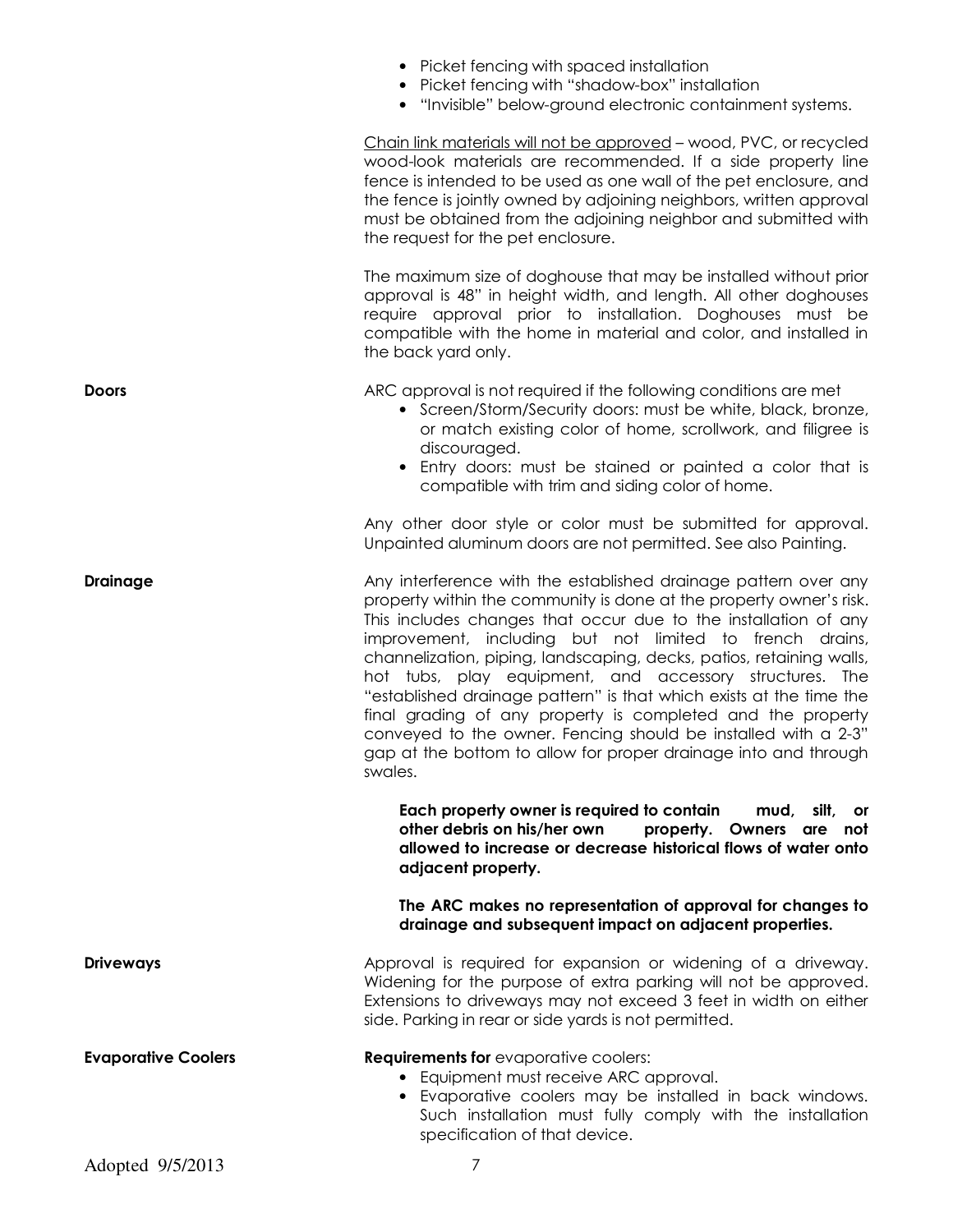- Due to noise-generating quality of such devices, please consider the impact to your neighbors.
- Ground mounted evaporative coolers shall be permitted on a lot when appropriately screened from view by landscaping, fencing, or latticework so as not to be visible from any public street.
- Roof-mounted evaporative coolers **shall not be permitted unless** the Unit Owner can demonstrate to the ARC that such an installation will either:
	- o Improve the cooler's effectiveness or
	- o Decrease it's operating and installation cost.

**Fences** Prior approval is not required if the fence conforms to the following

- Maximum 72" high cedar picket fence, placed on (or less than 6" inside) the side or rear property lines. Corner lots must meet appropriate City setback requirements. Pickets shall be a minimum of 4" wide with 3 supporting rails. The smooth side of the fence shall be placed towards a street with the rail side of the fence to the inside of the lot.
- If a taller fence is installed to intersect with any shorter fence, the last section of fence must transition (taper) to meet the height of the shorter fence.
- Fencing may not be placed any further forward on the lot than the front corners of the main living areas of the home, including the garage, unless approved by the ARC.
- Double fencing is not permitted (such as a privacy fence immediately adjacent to an open rail fence). Perimeter fencing installed by the developer may not be removed, changed, or modified except for the installation of weld wire. No gates will be allowed in the perimeter fencing to provide access from lots to open space areas. Weld wire (heavy gauge wire with 2" x 4" openings, also called "rabbit wire" or "grid wire" [**not chicken wire**]) may be installed on open rail fence to contain pets and children, or to prevent entry of same into the yard.

**Approval is required prior to installation for any other type or location of fencing. Limited use of additional fencing around hot tubs, animal enclosures, or play areas will be considered on a case-by-case basis. Each case will be considered on its individual merit and need.** 

Perimeter fencing adjacent to common areas is placed inside property line. The Association reserves the right to make repairs to common area fencing, and if necessary, to assess an owner in the event that damage is the result of owner's actions or negligence.

**Flags and Flagpoles Bracket holders are permitted without prior approval. One United** States flag and/or one Colorado flag are permitted to be displayed provided the each flag does not exceed 12 square feet. Permanent free-standing flagpoles are not permitted. Approval is required for all other flags/banners.

**Garage Sales No approval is required for garage sales provided the items for** sale are personal household goods, and have not been purchased for re-sale in bulk, at auction or estate sale, and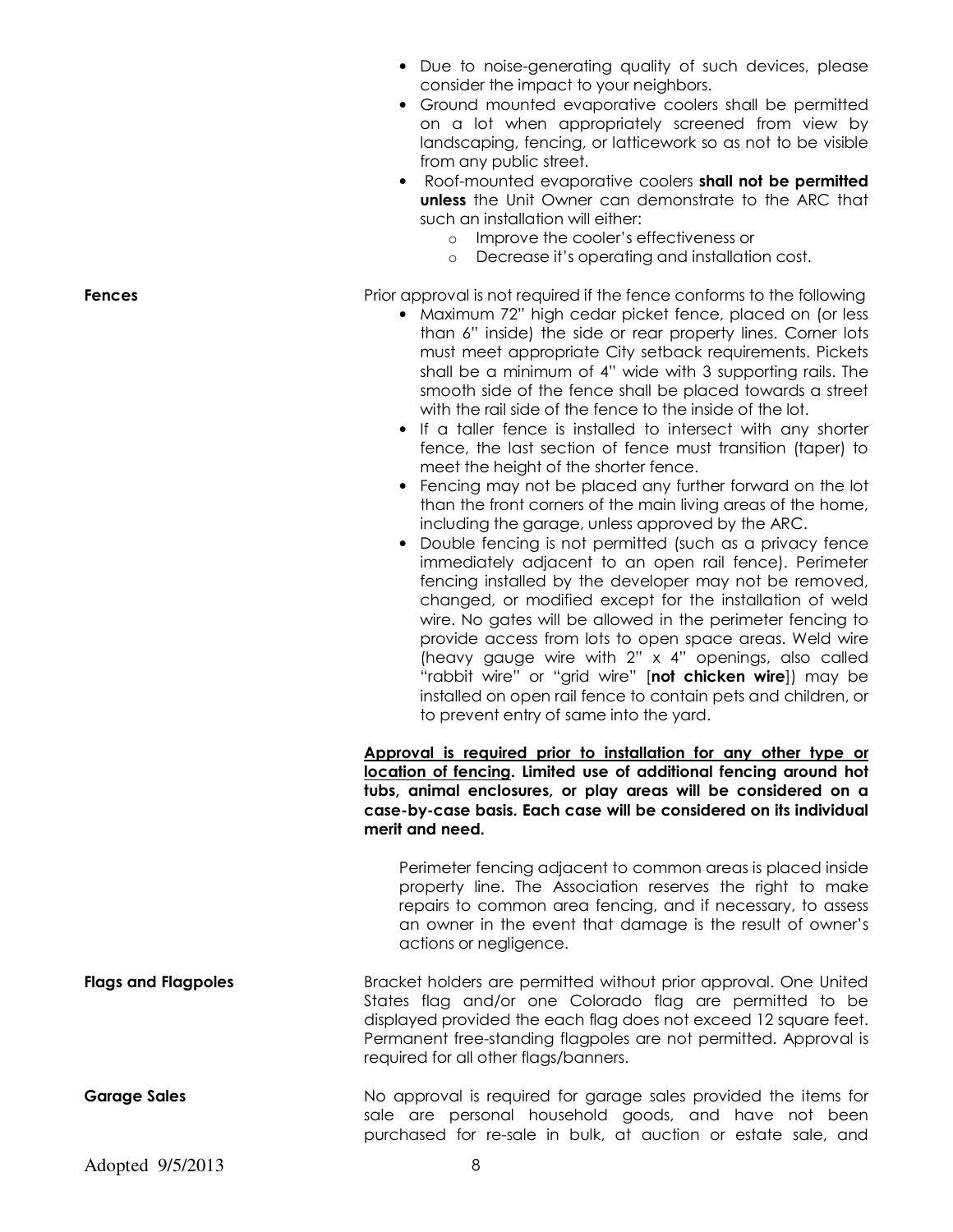|                           | provided the sale is held in such a manner so as to not disturb<br>other residents of the area. All garage sales must comply with<br>applicable municipal requirements. The Association reserves the<br>right to place limitations on the number of times in one year that<br>an individual property can be used for garage sales.                                                                                         |
|---------------------------|----------------------------------------------------------------------------------------------------------------------------------------------------------------------------------------------------------------------------------------------------------------------------------------------------------------------------------------------------------------------------------------------------------------------------|
| <b>Garages</b>            | Each residence shall have a garage with the capacity for<br>minimum two cars. No garages shall exceed capacity for four<br>cars. For safety reasons as well as aesthetics, garage doors<br>should be kept closed at all times except when entering or exiting.                                                                                                                                                             |
|                           | See also Vehicle Parking                                                                                                                                                                                                                                                                                                                                                                                                   |
| <b>Gardens</b>            | Approval is not required; however both flower and vegetable<br>beds should be shown on submittals of landscaping plan.<br>Vegetable gardens are limited to back yards and height of<br>mature plants shall not exceed 8 feet. All gardens shall be kept in<br>a neat, weed-free condition.                                                                                                                                 |
| Gazebos                   | Approval is required prior to installation for all freestanding<br>structures. Each submittal will be considered on its individual merit<br>and intent.                                                                                                                                                                                                                                                                    |
|                           | See also Accessory Structures.                                                                                                                                                                                                                                                                                                                                                                                             |
| <b>Grade Change</b>       | See Drainage.                                                                                                                                                                                                                                                                                                                                                                                                              |
| <b>Greenhouses</b>        | See Accessory Structures.                                                                                                                                                                                                                                                                                                                                                                                                  |
| Hot Tub/Spa/Sauna         | Approval is required prior to installation for any exterior hot tub, spa<br>equipment, or sauna. The equipment must be designed as part of<br>a deck or patio area, and installed in such a way that it is not<br>immediately visible to or will adversely impact neighbors by noise,<br>drainage, or other such problems. The equipment will only be<br>permitted in back yards, and should be installed at ground level. |
| <b>Irrigation Systems</b> | Automatic irrigation systems do not require approval from ARC<br>provided they are installed aspart of an approved landscaping<br>plan and do not encroach into common areas.                                                                                                                                                                                                                                              |
| Landscaping               | Approval is required prior to installation.                                                                                                                                                                                                                                                                                                                                                                                |
|                           | Front yards will be landscaped by the builder as soon as practical<br>after completion of the home. The balance of the lot shall be<br>complete within 12 months after conveyance of the property to<br>the owner. A winter contingency shall be considered for the<br>purposes of landscape installation. The landscape season shall be<br>considered to begin on April 1st and continue until October 31st.              |
|                           | 75% of the lot, excluding the home, garage, driveway, or<br>patio (the "unimproved area") must utilize "long-lived"<br>ground cover such as bluegrass, shrubs, trees, or other<br>planted materials. A maximum of 25% of the unimproved area<br>of the lot may be complete using non-living durable material<br>or short-lived plantings. All grassed areas must be installed<br>with sod. Seeding will not be permitted.  |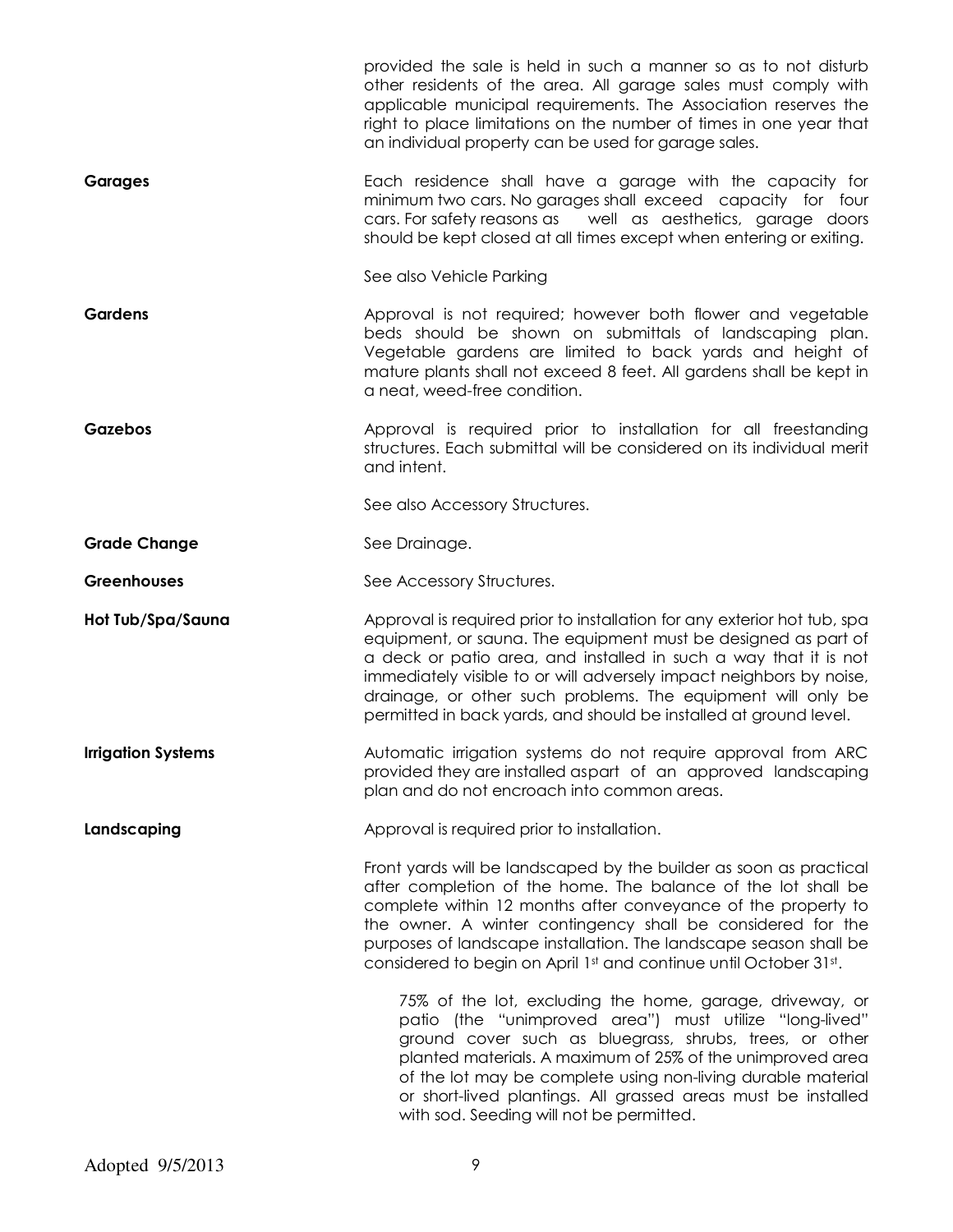|                         | Xeriscape or drought-tolerant vegetative landscape may be<br>substituted for "bluegrass or turf grass." ARC approval is required<br>for the Xeriscape plan.                                                                                                                                                                                                                                                                                                                                                                                                                                                                                                                                             |
|-------------------------|---------------------------------------------------------------------------------------------------------------------------------------------------------------------------------------------------------------------------------------------------------------------------------------------------------------------------------------------------------------------------------------------------------------------------------------------------------------------------------------------------------------------------------------------------------------------------------------------------------------------------------------------------------------------------------------------------------|
|                         | An underground sprinkler system shall be installed at the time<br>of initial landscaping.                                                                                                                                                                                                                                                                                                                                                                                                                                                                                                                                                                                                               |
|                         | Landscaping shall be kept at all times in a neat, healthy, and<br>attractive condition.                                                                                                                                                                                                                                                                                                                                                                                                                                                                                                                                                                                                                 |
|                         | See also Drainage.                                                                                                                                                                                                                                                                                                                                                                                                                                                                                                                                                                                                                                                                                      |
| Latticework             | Approval is required prior to installation for any lattice work or other<br>types of exterior screening. Lattice shall be a minimum of 1/2" thick,<br>painted or stained to match the deck or the home, and shall be<br>kept in good condition.                                                                                                                                                                                                                                                                                                                                                                                                                                                         |
| Lights/Exterior Lights  | ARC approval is not required if lighting is in accordance with the<br>following guidelines:<br>• All lighting, including any security type fixture, must be<br>directed downwards and the light "cone" created must be<br>contained within the property boundaries to avoid a glare<br>source to neighboring properties.<br>• Walkway lighting must be directed to the ground and shall<br>not exceed 24" in height.<br>• One post light is permitted with maximum lighting of 150<br>watts.<br>• All lighting fixtures should be dark colored to minimize<br>appearance or be selected to blend with the surface on<br>which they are installed.<br>All other lighting must be submitted for approval. |
|                         | Energy-Efficient Outdoor Lighting Devices<br>• ARC approval is required.<br>Post lights, spotlights, security flood lights, strobe<br>$\circ$<br>lights, ground lighting, and accent lighting.<br>Exterior walkway and security light must be directed<br>$\circ$<br>to prevent light intrusion into adjacent property.<br>Light fixtures shall be compatible with the existing<br>$\circ$<br>features in both scale and style. A sketch, picture,<br>or cut sheet of the proposed fixture shall be<br>included in the ARC request.                                                                                                                                                                     |
| <b>Mailboxes</b>        | Mail delivery in this community is anticipated as curb-side delivery<br>to paired mailboxes. Mailboxes shall meet the design as shown on<br>Addendum 1.                                                                                                                                                                                                                                                                                                                                                                                                                                                                                                                                                 |
| <b>Motor Homes</b>      | See Recreational Vehicles                                                                                                                                                                                                                                                                                                                                                                                                                                                                                                                                                                                                                                                                               |
| <b>Painting (House)</b> | Approval is required prior to installation of any exterior colors and<br>materials. Approval will take into consideration the color tone and<br>brightness, architectural style, stone or brick accents, roofing<br>colors, compatibility with other colors, and the color of<br>neighboring properties. No adjacent properties shall be allowed to                                                                                                                                                                                                                                                                                                                                                     |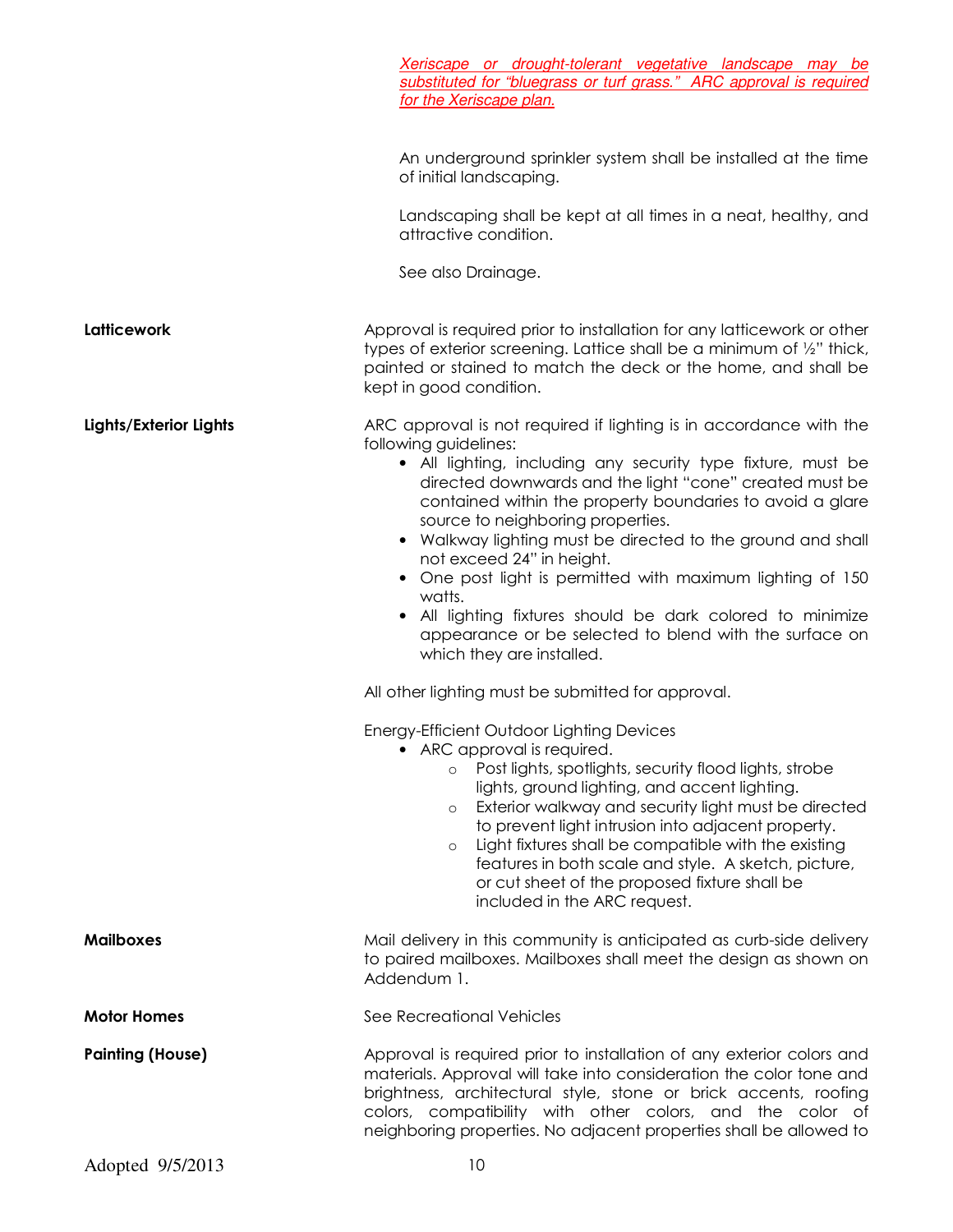|                              | use the same color scheme. Repainting with the same colors as<br>originally installed does not require ARC approval. Garage doors<br>are to be painted the same as the body color of the home.                                                                                                                                                                                                                                                                                                                                                                                                 |
|------------------------------|------------------------------------------------------------------------------------------------------------------------------------------------------------------------------------------------------------------------------------------------------------------------------------------------------------------------------------------------------------------------------------------------------------------------------------------------------------------------------------------------------------------------------------------------------------------------------------------------|
|                              | Color samples must be at least 2" x 2" and must provide two paint<br>samples per color wth the submittal, and marked clearly as to the<br>areas in which they will be used. Exterior finishes shall be subdued<br>muted tones of gray, green, brown, beige, ivory, slate, etc. Accent<br>and "punch" colors, such as front doors, shutters, etc. may be<br>more pronounced, however in no case shall bright, neon,<br>fluorescent, or primary tones be allowed.                                                                                                                                |
|                              | All homes are to be painted and/or maintained on the regular<br>basis so as to prevent chipping, peeling, fading, or other general<br>signs of disrepair and neglect.                                                                                                                                                                                                                                                                                                                                                                                                                          |
| <b>Patios</b>                | Approval is required prior to installation. Materials compatible with<br>the home in color and size such a pavers, flagstone, or concrete<br>should be utilized.                                                                                                                                                                                                                                                                                                                                                                                                                               |
|                              | See also Additions/Expansions and Decks.                                                                                                                                                                                                                                                                                                                                                                                                                                                                                                                                                       |
| <b>Patio Covers</b>          | Approval is required prior to installation.                                                                                                                                                                                                                                                                                                                                                                                                                                                                                                                                                    |
|                              | See Deck Covers.                                                                                                                                                                                                                                                                                                                                                                                                                                                                                                                                                                               |
| Pets                         | Common household pets may be kept; however, they may not be<br>bred or maintained for commercial purposes. Livestock, such as<br>horses, poultry, swine, goats, etc. are not permitted. Their owners<br>shall control all pets at all times and each owner is responsible for<br>any damage caused by their pet.                                                                                                                                                                                                                                                                               |
| <b>Play Equipment</b>        | Approval is required prior to installation. This includes fort-style play<br>structures, swing sets, climbing equipment, sport courts, putting<br>greens, etc. Equipment shall be in the back yard and must be a<br>minimum of 6' from any property line (except sport courts, see<br>below). Maximum allowable height is 10 feet from ground with<br>natural wood and/or earth-tone finishes preferred. Additional<br>landscape screening or setbacks may be required depending on<br>location of play area and proximity to adjacent properties.                                             |
|                              | See also Basketball Hoops and Trampolines.                                                                                                                                                                                                                                                                                                                                                                                                                                                                                                                                                     |
|                              | Sport courts will be evaluated on an individual basis. In general,<br>sport courts may not exceed 625 feet, must be at least 15' from<br>any property line, placed in back yards only, and finish materials<br>shall be of a neutral color such as green or gray. In addition,<br>written acknowledgement from all immediately adjacent<br>neighbors will be required indicating their approval or disapproval<br>of proposed plans. The Association reserves the right to deny any<br>court for any reason, and may require vertical landscaping<br>improvements or other screening material. |
| <b>Recreational Vehicles</b> | No recreational vehicles ("RV", camper, trailer, motor home) may<br>be parked or stored in view at any time except during transport to<br>or from the lot, or for purposes of loading or unloading, for a period<br>not to exceed 24 hours. Only upon prior written waiver from ARC, a                                                                                                                                                                                                                                                                                                         |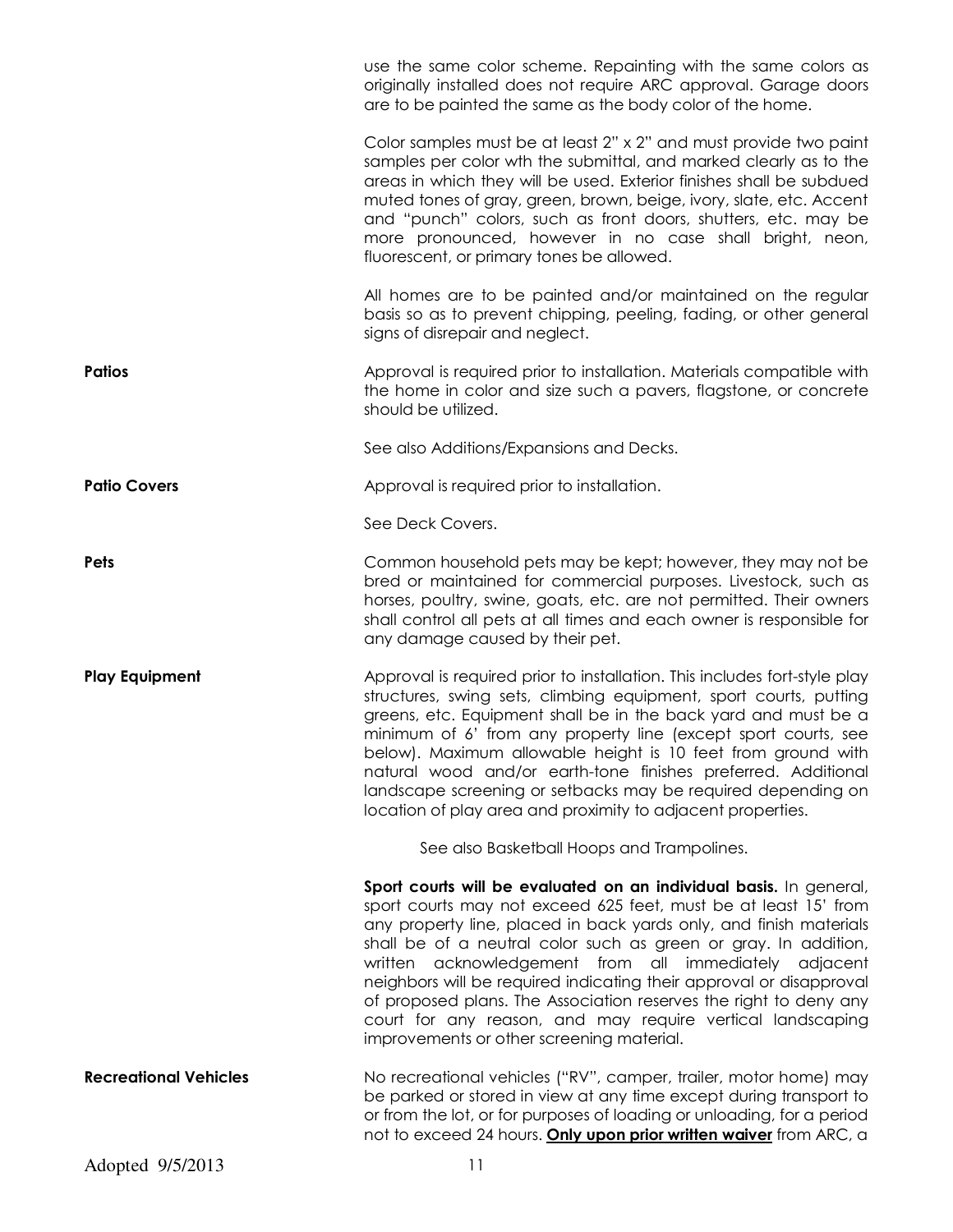|                                      | recreational vehicle belonging to an owner's visitor may be<br>parked on the owner's lot or adjacent street for period not to<br>exceed 72 hours. The ARC specifically reserved the right to limit the<br>number of time sin any one season in which a waiver is granted.                                                                                                                                                                                                                                                                        |
|--------------------------------------|--------------------------------------------------------------------------------------------------------------------------------------------------------------------------------------------------------------------------------------------------------------------------------------------------------------------------------------------------------------------------------------------------------------------------------------------------------------------------------------------------------------------------------------------------|
|                                      | Other types of "recreational" vehicles or "recreational" equipment<br>such as boats, jet skis, off-road motorcycles, snowmobiles, etc. are<br>addressed under Vehicles.                                                                                                                                                                                                                                                                                                                                                                          |
| <b>Retaining Walls</b>               | Approval is required prior to installation. Any retaining wall in<br>excess of 36" must be accompanied by a professional engineer's<br>certificate of structural design.                                                                                                                                                                                                                                                                                                                                                                         |
|                                      | See also Drainage.                                                                                                                                                                                                                                                                                                                                                                                                                                                                                                                               |
| Roofing                              | Approval is required prior to installation. Roofing material shall be,<br>at the minimum, current manufacturers industry standard warranty<br>for composition shingles. Recognizing that future technology may<br>render other materials more compatible, replacement roofing<br>products will be considered on a case-by-case basis.                                                                                                                                                                                                            |
|                                      | It is recognized that roofing material of some manufactures on the<br>Richmond homes is no longer available and replacement of<br>damaged shingles with non compatible units will void any existing<br>warranty and may require replacement of the entire roof.<br>Replacement of roofs will be considered on a case by case basis<br>and will require roofing materials that have acceptable profiles<br>and color. The roofing material shall have a minimum current<br>manufacturers industry standard warranty. ARC approval is<br>required. |
| <b>Sheds</b>                         | See Storage Structures.                                                                                                                                                                                                                                                                                                                                                                                                                                                                                                                          |
| Siding, Exterior<br><b>Materials</b> | Approval is required prior to installation for any change to any<br>exterior materials on the home. In general, those areas that were<br>painted must remain painted, and those areas with stone or brick<br>must be left as stone or brick in their original colors and texture.                                                                                                                                                                                                                                                                |
| Shutters                             | ARC approval is required. Shutters must match the color of the<br>trim of the trim or the existing shutters. Shutters may be made of<br>wood, vinyl, or fiberglass. Retractable shutters are approved if the<br>foregoing conditions are met.                                                                                                                                                                                                                                                                                                    |
| Signs                                | Approval is required for all signs with the following exception: one<br>sign advertising the home for sale or for lease, not to exceed 5<br>square feet. Signs shall be removed within 2 weeks after<br>closing/transfer of property.                                                                                                                                                                                                                                                                                                            |
| <b>Skylights</b>                     | Approval is required prior to installation. Skylights must be installed<br>as an integral design component of the roof, at the same pitch<br>and angle of the existing roof.                                                                                                                                                                                                                                                                                                                                                                     |
| <b>Solar Energy Devices</b>          | Approval is required prior to installation. All such devices must be<br>integrated into the existing design of the home, and if roof<br>mounted, shall be at the same pitch and angle of the existing roof.                                                                                                                                                                                                                                                                                                                                      |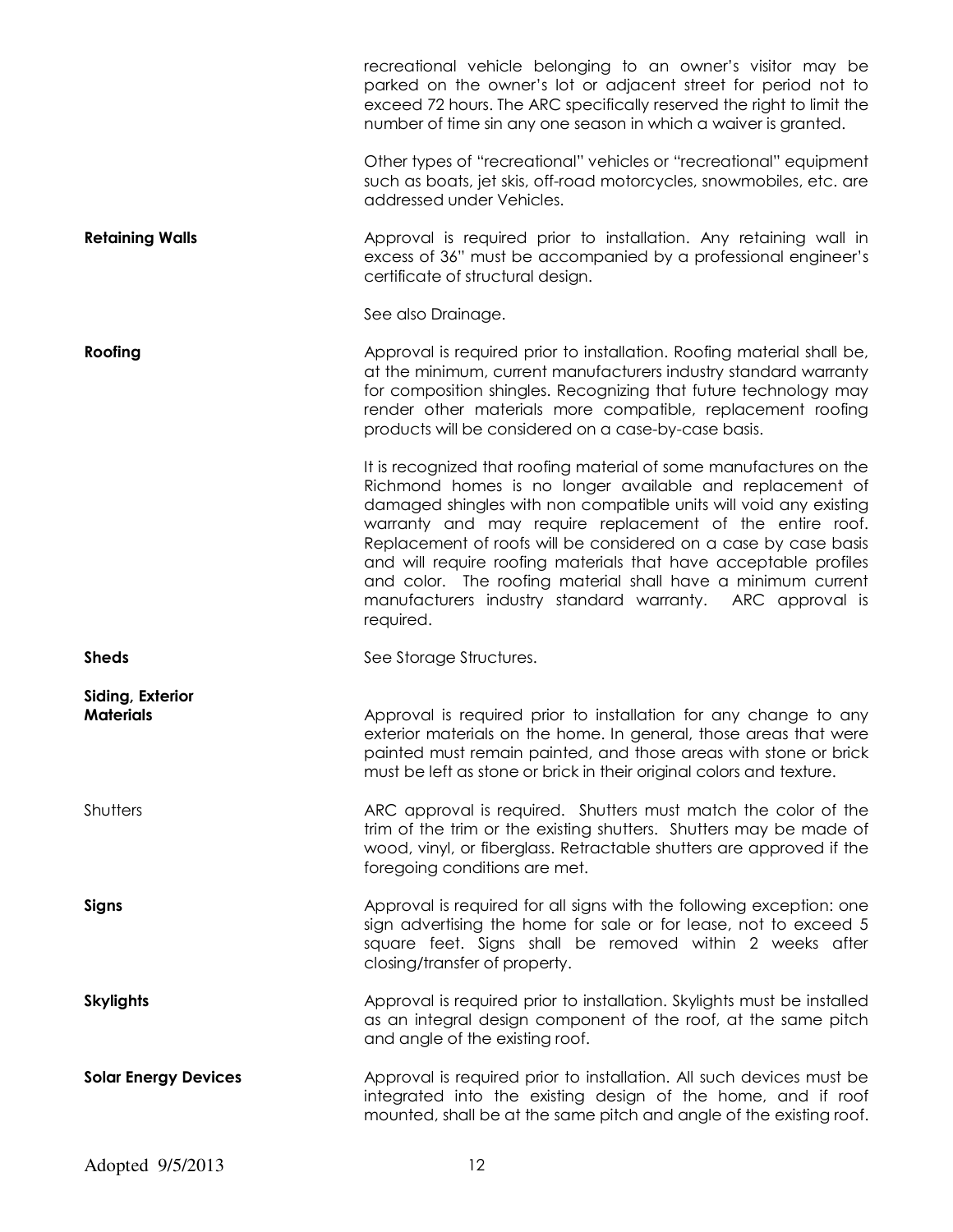No exterior plumbing may be visible from the street or adjoining properties.

**Two types of installation are permitted:** 

- **Backyard installation. The panels must be installed in the rear yard with no portion of the unit exceeding six feet in height from the ground. If the panels are visible from the street, then they must be painted to match the surrounding landscape.**
- **Roof installation guidelines. Owners must mount their solar panels directly on the roof. Solar panels must be of a color, size, and shape so as to be as unobtrusive and consistent as possible with the roofline. Solar panels shall not cover more than 25% of the roof. Panels must face towards the rear of the house unless otherwise approved by the ARC.**
- **Storage Structures Approval is required prior to installation. Storage Structures are only** permitted in rear yards, or in side yards behind a privacy fence. Additional restrictions, including, but not limited to visual screening or landscaping, may be imposed by the Committee based on the Committee's evaluation of the lot, grade, and visibility of the storage structure from the street or adjoining property.

"Low Profile" Sheds:

- A Low Profile shed is defined as a storage structure, which does not exceed 6 feet in height at any point as measured from ground level, and further, which does not exceed a total of 48 square feet.
- A minimum set back of 6 feet from all property lines will be required of a Low Profile Shed. Sheds of any size should not be installed within the boundaries of a utility easement.
- A Low Profile Shed shall match the colors and materials of the home, and shall be maintained in clean, neat, and attractive condition at all times.

"High Profile" Sheds:

- A High Profile Shed is defined as a storage structure, which may exceed 6 feet in height but does not exceed 8 feet in height at any point measured from ground level and further, which does not exceed a total of 80 square feet.
- A minimum setback of 10 feet from all property lines will be required for a High Profile Shed. Sheds of any size should not be installed within the boundaries of a utility easement.
- A High Profile Shed shall match the colors and materials of the home, and shall be maintained in a clean, neat, and attractive condition at all times.

No sheds in excess of 8 feet in height at any point, or in excess of 80 square feet will be permitted. "Storage Units" (for example, a vinyl or rubber product manufactured by Rubbermaid or similar company) which are smaller than a Low Profile Shed may be given variances with respect to location, color, and/or material.

See also Additions and Remodeling. **Swamp Coolers See Evaporative Coolers.**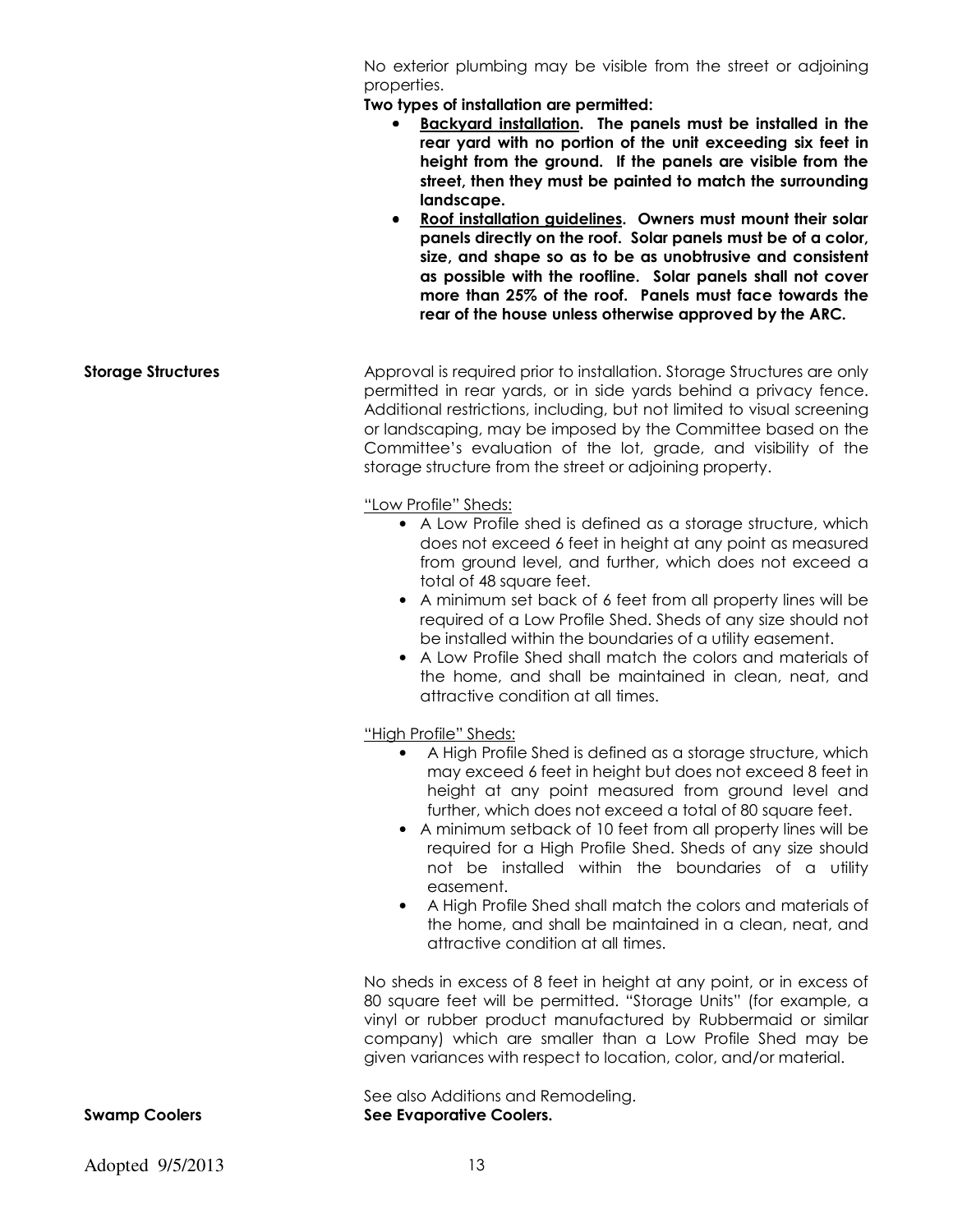| <b>Swimming Pools</b>       | Approval is required for all types of swimming pools except at<br>noted below, whether in-ground or above-ground. Appropriate<br>permits must be obtained from the governing municipality and all<br>safety requirements met.                                                                                                                                                                                                                                                                                                                                                                                                                                                                                                                                                          |
|-----------------------------|----------------------------------------------------------------------------------------------------------------------------------------------------------------------------------------------------------------------------------------------------------------------------------------------------------------------------------------------------------------------------------------------------------------------------------------------------------------------------------------------------------------------------------------------------------------------------------------------------------------------------------------------------------------------------------------------------------------------------------------------------------------------------------------|
|                             | Inflatable or lightweight wading pools and splash pools not<br>exceeding 6 feet in diameter, placed in the back yard, may be<br>used without prior approval.                                                                                                                                                                                                                                                                                                                                                                                                                                                                                                                                                                                                                           |
| <b>Swing sets</b>           | See Play Equipment.                                                                                                                                                                                                                                                                                                                                                                                                                                                                                                                                                                                                                                                                                                                                                                    |
| <b>Trampoline</b>           | Approval is required prior to installation. The top surface of the<br>trampoline shall not exceed 6 feet from any property line. Safety<br>netting or other containment materials may only be used if the<br>trampoline and netting combined does not exceed 10 feet in<br>height from ground level.                                                                                                                                                                                                                                                                                                                                                                                                                                                                                   |
| <b>Trellis</b>              | Any structure may not exceed ten (10) feet in height.<br>Freestanding trellises may not exceed nine (9) feet in total height<br>and shall be placed so as not to be visible from the street.<br>Placement of such structures shall be subject to the setback<br>requirements of the City of Thornton and the approval of the Arc                                                                                                                                                                                                                                                                                                                                                                                                                                                       |
| <b>Trailers</b>             | See Vehicles and Vehicles, Parking.                                                                                                                                                                                                                                                                                                                                                                                                                                                                                                                                                                                                                                                                                                                                                    |
| <b>Trash Containers</b>     | Trash containers shall only be placed at curbside for pick-up after<br>6:00 a.m. on the day of pick-up and shall be returned to a proper<br>storage location by 9:00 p.m. the day of pick-up. Trash containers<br>shall be stored out of sight at all times except on the day of pick-<br>up, and shall be kept in a clean and sanitary condition.                                                                                                                                                                                                                                                                                                                                                                                                                                     |
| <b>Tree Houses</b>          | Tree houses are not permitted.                                                                                                                                                                                                                                                                                                                                                                                                                                                                                                                                                                                                                                                                                                                                                         |
| <b>Unsightly Conditions</b> | No unsightly article or conditions shall be permitted to remain or<br>accumulate on any lot. By way of example, but not limitation,<br>such items could include rock or mulch piles, construction<br>materials, abandoned toys, inoperable vehicles, dead, or dying<br>landscaping, peeling, or faded paint, gardening equipment not in<br>actual use, fencing in disrepair, etc.                                                                                                                                                                                                                                                                                                                                                                                                      |
|                             | Gravel, rock mulch, bark mulch, timbers, block, or other types of<br>bulk landscaping material or construction material must be<br>installed on the lot or moved to a location not visible from the<br>street within 14 days of delivery.                                                                                                                                                                                                                                                                                                                                                                                                                                                                                                                                              |
| <b>Vehicles</b>             | Without limiting the generality of the following, all recreational<br>vehicles must be 100% shielded from view in an approved garage,<br>approved out-building or stored off-site at all times except when in<br>actual use for the purpose intended or as provided in<br>"Recreational Vehicles" section: mobile homes, recreational<br>vehicles, graders, tractors, boats, campers, trailers, wagons, buses,<br>sleighs, off-road motorcycles, motor scooters, all-terrain vehicles,<br>snowmobiles,<br>snow<br>removal<br>equipment,<br>and<br>garden<br>maintenance equipment, and all commercial and business<br>vehicles. A commercial vehicle is defined as any pickup truck in<br>excess of 1 ton and/or any vehicle that has advertising material<br>affixed to its exterior. |